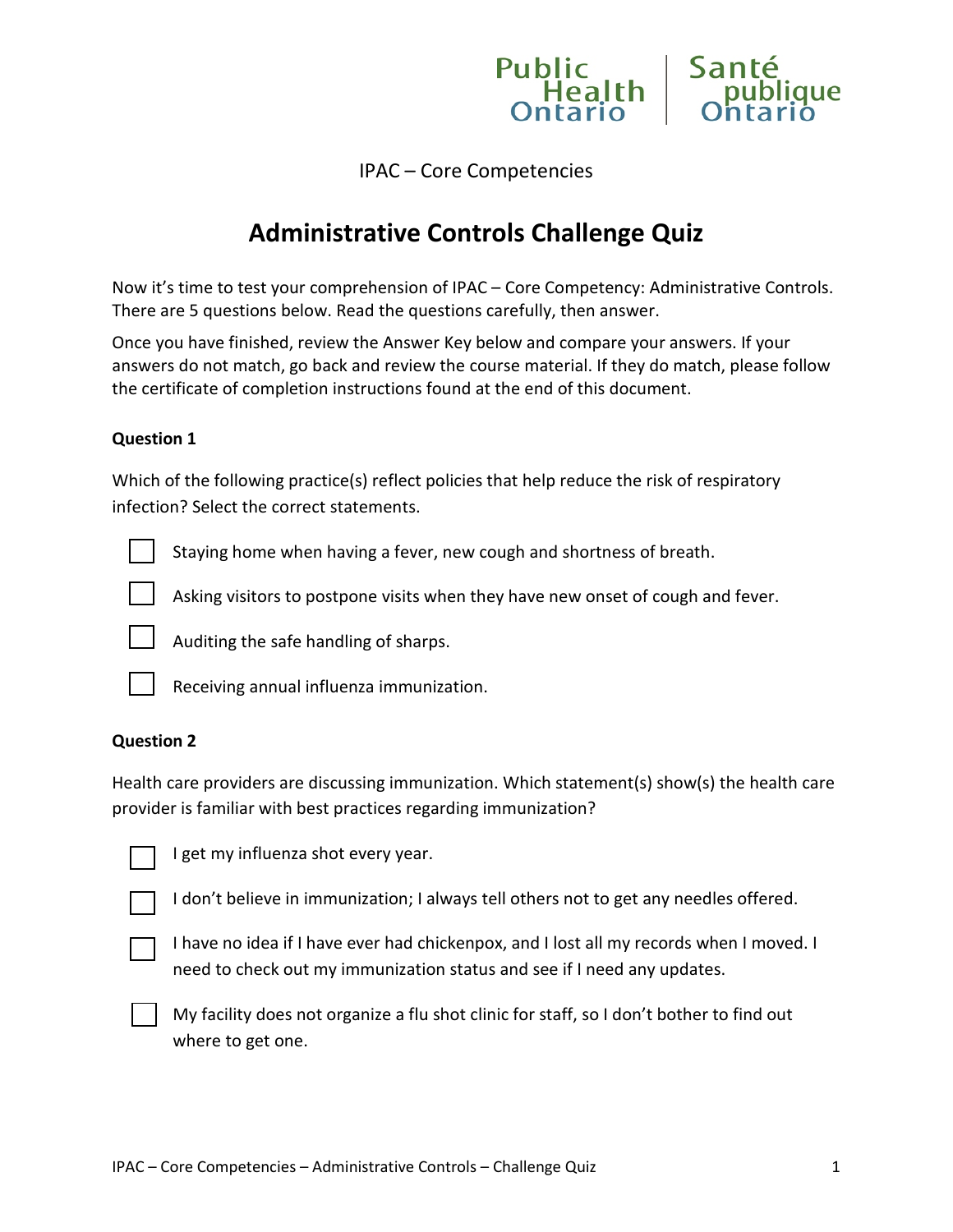## **Question 3**

On the bulletin board, you see upcoming infection prevention and control educational sessions. You have observed some colleagues who have made errors in practice. Identify the upcoming training sessions that will help them correct their practice.

Keep it Clean: Cleaning and Disinfection Training Session

Personal Protective Equipment and You Training Session

Just Clean Your Hands Training Session

Healthy Workplace Training Session

A health care provider does not know the single most effective action he/she can take to prevent the spread of infection.

A health care provider uses a blood pressure cuff on one client/patient/resident and immediately uses it again on another client/patient/resident.

A health care provider eats and drinks in the nursing station.

A health care provider wears the same pair of gloves during the entire shift.

## **Question 4**

Think about a waiting room. Identify patient(s)/client(s) who is/are following proper respiratory etiquette.



A patient cleans his/her hands after discarding a tissue in the garbage can.



A patient is coughing into his/her hands.



A patient is coughing and not covering his/her mouth.



A patient is coughing and wearing a mask.

#### **Question 5**

Choose option(s) for safe sharps handling.



Have a sharps container at point-of-care.



Collect all disposable razors used together and later dispose into a common sharps container.



Pick up a used sharp from the floor with gloved hands.



Replace a sharps container when ¾ full.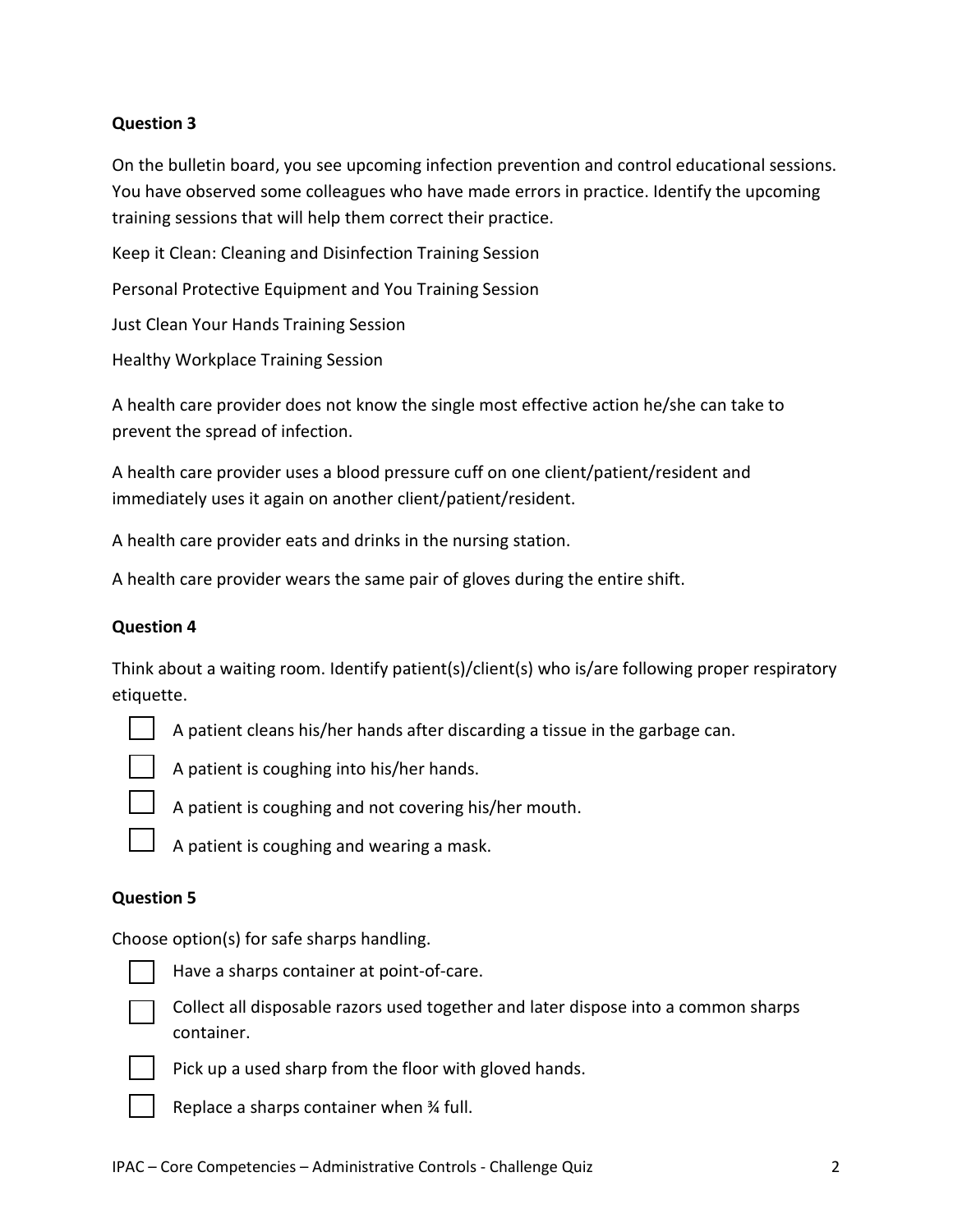# **Answer Key**

## **Question 1:**

Which of the following practice(s) reflect policies that help reduce the risk of respiratory infection?

## **Answer:**

- Staying home when having a fever, new cough and shortness of breath.
- Asking visitors to postpone visits when they have new onset of cough and fever.
- Receiving annual influenza immunization.

## **Question 2:**

Health care providers are discussing immunization. Which statement(s) show(s) the health care provider is familiar with best practices regarding immunization?

#### **Answer:**

- I get my influenza shot every year.
- I have no idea if I have ever had chickenpox, and I lost all my records when I moved. I need to check out my immunization status and see if I need any updates.

## **Question 3:**

On the bulletin board, you see upcoming infection prevention and control educational sessions. You have observed some colleagues who have made errors in practice. Identify the upcoming training sessions that will help them correct their practice.

#### **Answer:**

- A health care provider wears the same pair of gloves during the entire shift **Personal Protective Equipment and You Training Session**
- A health care provider uses a blood pressure cuff on one client/patient/resident and immediately uses it again on another client/patient/resident **Keep it Clean: Cleaning and Disinfection Training Session**
- A health care provider does not know the single most effective action he/she can take to prevent the spread of infection **Just Clean Your Hands Training Session**